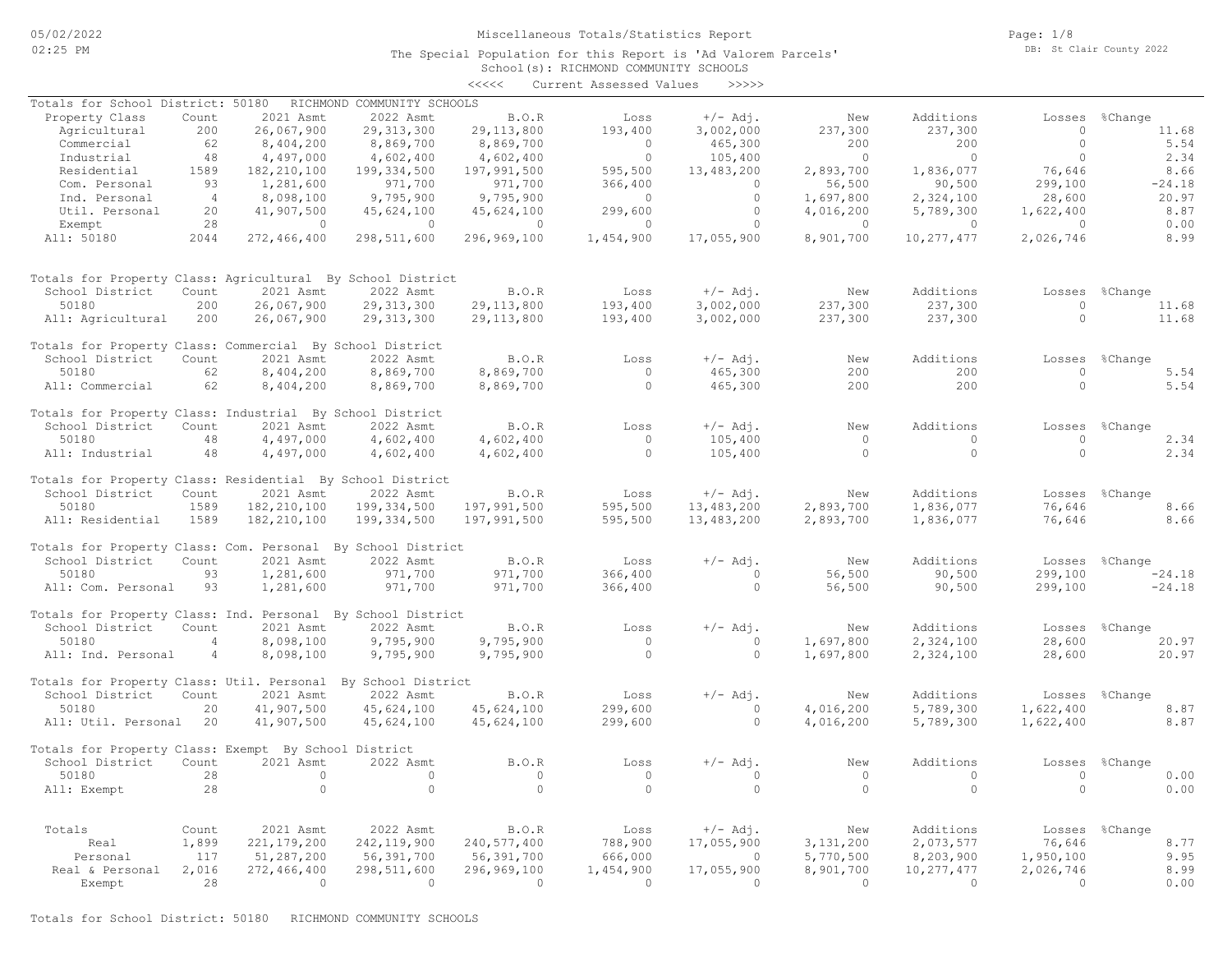| くくくくく | S.E.V., Taxable and Capped Values |  | >>>>>> |
|-------|-----------------------------------|--|--------|

|                                                             |                |                             |                             |                           | $5.21.7$ candidate and $54.7$ |                           |                               |                               |                               |                             |
|-------------------------------------------------------------|----------------|-----------------------------|-----------------------------|---------------------------|-------------------------------|---------------------------|-------------------------------|-------------------------------|-------------------------------|-----------------------------|
| Property Class                                              | Count          | 2021 SEV                    | Fin SEV                     | 2022 SEV                  | 2021 Tax                      | Fin Tax                   | 2022 Tax                      | BOR Tax                       | 2022 Cap                      | 2022 MCAP                   |
| Agricultural                                                | 200            | 26,067,900                  | 26,067,900                  | 29, 113, 800              | 18,916,414                    | 18,865,096                | 19,819,245                    | 19,648,491                    | 19,769,904                    | 19,599,150                  |
| Commercial                                                  | 62             | 8,404,200                   | 8,404,200                   | 8,869,700                 | 6,076,588                     | 6,076,588                 | 6, 413, 728                   | 6, 413, 728                   | 6,277,288                     | 6,277,288                   |
| Industrial                                                  | 48             | 4,497,000                   | 4,497,000                   | 4,602,400                 | 2,861,973                     | 2,861,973                 | 2,911,861                     | 2,911,861                     | 2,956,396                     | 2,956,396                   |
| Residential                                                 | 1589           | 182, 210, 100               | 182, 210, 100               | 197,991,500               | 127,307,073                   | 127,307,073               | 136, 162, 357                 | 135, 153, 568                 | 134, 305, 788                 | 133,390,048                 |
| Com. Personal                                               | 93             | 1,281,600                   | 1,262,200                   | 971,700                   | 1,281,600                     | 1,262,200                 | 971,700                       | 971,700                       | 971,700                       | 971,700                     |
| Ind. Personal                                               | $\overline{4}$ | 8,098,100                   | 8,098,100                   | 9,795,900                 | 8,098,100                     | 8,098,100                 | 9,795,900                     | 9,795,900                     | 9,795,900                     | 9,795,900                   |
| Util. Personal                                              | 20             | 41,907,500                  | 41,907,500                  | 45,624,100                | 41,299,386                    | 41,299,386                | 45,390,219                    | 45,390,219                    | 45,390,219                    | 45,390,219                  |
| Exempt                                                      | 28             | $\circ$                     | $\circ$                     | $\circ$                   | $\overline{0}$                | $\circ$                   | $\overline{0}$                | $\circ$                       | $\overline{0}$                | $\circ$                     |
| All: 50180                                                  | 2044           | 272,466,400                 | 272,447,000                 | 296,969,100               | 205, 841, 134                 | 205, 770, 416             | 221,465,010                   | 220, 285, 467                 | 219, 467, 195                 | 218,380,701                 |
| Totals for Property Class: Agricultural By School District  |                |                             |                             |                           |                               |                           |                               |                               |                               |                             |
| School District                                             | Count          | 2021 SEV                    | Fin SEV                     | 2022 SEV                  | 2021 Tax                      | Fin Tax                   | 2022 Tax                      | BOR Tax                       | 2022 Cap                      | 2022 MCAP                   |
| 50180                                                       | 200            | 26,067,900                  | 26,067,900                  | 29, 113, 800              | 18,916,414                    | 18,865,096                | 19,819,245                    | 19,648,491                    | 19,769,904                    | 19,599,150                  |
| All: Agricultural                                           | 200            | 26,067,900                  | 26,067,900                  | 29, 113, 800              | 18,916,414                    | 18,865,096                | 19,819,245                    | 19,648,491                    | 19,769,904                    | 19,599,150                  |
| Totals for Property Class: Commercial By School District    |                |                             |                             |                           |                               |                           |                               |                               |                               |                             |
| School District                                             | Count          | 2021 SEV                    | Fin SEV                     | 2022 SEV                  | 2021 Tax                      | Fin Tax                   | 2022 Tax                      | BOR Tax                       | 2022 Cap                      | 2022 MCAP                   |
| 50180                                                       | 62             | 8,404,200                   | 8,404,200                   | 8,869,700                 | 6,076,588                     | 6,076,588                 | 6, 413, 728                   | 6, 413, 728                   | 6,277,288                     | 6,277,288                   |
| All: Commercial                                             | 62             | 8,404,200                   | 8,404,200                   | 8,869,700                 | 6,076,588                     | 6,076,588                 | 6,413,728                     | 6, 413, 728                   | 6,277,288                     | 6,277,288                   |
| Totals for Property Class: Industrial By School District    |                |                             |                             |                           |                               |                           |                               |                               |                               |                             |
| School District                                             | Count          | 2021 SEV                    | Fin SEV                     | 2022 SEV                  | 2021 Tax                      | Fin Tax                   | 2022 Tax                      | BOR Tax                       | 2022 Cap                      | 2022 MCAP                   |
| 50180                                                       | 48             | 4,497,000                   | 4,497,000                   | 4,602,400                 | 2,861,973                     | 2,861,973                 | 2,911,861                     | 2,911,861                     | 2,956,396                     | 2,956,396                   |
| All: Industrial                                             | 48             | 4,497,000                   | 4,497,000                   | 4,602,400                 | 2,861,973                     | 2,861,973                 | 2,911,861                     | 2,911,861                     | 2,956,396                     | 2,956,396                   |
| Totals for Property Class: Residential By School District   |                |                             |                             |                           |                               |                           |                               |                               |                               |                             |
| School District                                             | Count          | 2021 SEV                    | Fin SEV                     | 2022 SEV                  | 2021 Tax                      | Fin Tax                   | 2022 Tax                      | BOR Tax                       | 2022 Cap                      | 2022 MCAP                   |
| 50180                                                       | 1589           | 182, 210, 100               | 182,210,100                 | 197,991,500               | 127,307,073                   | 127,307,073               | 136, 162, 357                 | 135, 153, 568                 | 134, 305, 788                 | 133,390,048                 |
| All: Residential                                            | 1589           | 182, 210, 100               | 182, 210, 100               | 197,991,500               | 127,307,073                   | 127,307,073               | 136, 162, 357                 | 135, 153, 568                 | 134,305,788                   | 133,390,048                 |
| Totals for Property Class: Com. Personal By School District |                |                             |                             |                           |                               |                           |                               |                               |                               |                             |
| School District                                             | Count          | 2021 SEV                    | Fin SEV                     | 2022 SEV                  | 2021 Tax                      | Fin Tax                   | 2022 Tax                      | BOR Tax                       | 2022 Cap                      | 2022 MCAP                   |
| 50180                                                       | 93             | 1,281,600                   | 1,262,200                   | 971,700                   | 1,281,600                     | 1,262,200                 | 971,700                       | 971,700                       | 971,700                       | 971,700                     |
| All: Com. Personal                                          | 93             | 1,281,600                   | 1,262,200                   | 971,700                   | 1,281,600                     | 1,262,200                 | 971,700                       | 971,700                       | 971,700                       | 971,700                     |
| Totals for Property Class: Ind. Personal By School District |                |                             |                             |                           |                               |                           |                               |                               |                               |                             |
| School District                                             | Count          | 2021 SEV                    | Fin SEV                     | 2022 SEV                  | 2021 Tax                      | Fin Tax                   | 2022 Tax                      | BOR Tax                       | 2022 Cap                      | 2022 MCAP                   |
| 50180                                                       | $\overline{4}$ | 8,098,100                   | 8,098,100                   | 9,795,900                 | 8,098,100                     | 8,098,100                 | 9,795,900                     | 9,795,900                     | 9,795,900                     | 9,795,900                   |
| All: Ind. Personal                                          | $\overline{4}$ | 8,098,100                   | 8,098,100                   | 9,795,900                 | 8,098,100                     | 8,098,100                 | 9,795,900                     | 9,795,900                     | 9,795,900                     | 9,795,900                   |
| Totals for Property Class: Util. Personal                   |                |                             | By School District          |                           |                               |                           |                               |                               |                               |                             |
| School District                                             | Count          | 2021 SEV                    | Fin SEV                     | 2022 SEV                  | 2021 Tax                      | Fin Tax                   | 2022 Tax                      | BOR Tax                       | 2022 Cap                      | 2022 MCAP                   |
| 50180                                                       | 20             | 41,907,500                  | 41,907,500                  | 45,624,100                | 41,299,386                    | 41,299,386                | 45,390,219                    | 45,390,219                    | 45,390,219                    | 45,390,219                  |
| All: Util. Personal                                         | 20             | 41,907,500                  | 41,907,500                  | 45,624,100                | 41,299,386                    | 41,299,386                | 45,390,219                    | 45,390,219                    | 45,390,219                    | 45,390,219                  |
| Totals for Property Class: Exempt By School District        |                |                             |                             |                           |                               |                           |                               |                               |                               |                             |
| School District                                             | Count          | 2021 SEV                    | Fin SEV                     | 2022 SEV                  | 2021 Tax                      | Fin Tax                   | 2022 Tax                      | BOR Tax                       | 2022 Cap                      | 2022 MCAP                   |
| 50180                                                       | 28             | $\circ$                     | $\circ$                     | $\circ$                   | $\circ$                       | $\circ$                   | $\circ$                       | $\circ$                       | $\circ$                       | $\circ$                     |
| All: Exempt                                                 | 28             | $\circ$                     | $\circ$                     | $\circ$                   | $\circ$                       | $\circ$                   | $\circ$                       | $\circ$                       | $\Omega$                      | $\circ$                     |
|                                                             |                |                             |                             |                           |                               |                           |                               |                               |                               |                             |
| Totals                                                      | Count          | 2021 SEV                    | Fin SEV                     | 2022 SEV                  | 2021 Tax                      | Fin Tax                   | 2022 Tax                      | BOR Tax                       | 2022 Cap                      | 2022 MCAP                   |
| Real<br>Personal                                            | 1,899<br>117   | 221, 179, 200<br>51,287,200 | 221, 179, 200<br>51,267,800 | 240,577,400<br>56,391,700 | 155, 162, 048                 | 155, 110, 730             | 165, 307, 191                 | 164, 127, 648                 | 163, 309, 376                 | 162, 222, 882               |
| Real & Personal                                             | 2,016          | 272,466,400                 | 272,447,000                 | 296,969,100               | 50,679,086<br>205,841,134     | 50,659,686<br>205,770,416 | 56, 157, 819<br>221, 465, 010 | 56, 157, 819<br>220, 285, 467 | 56, 157, 819<br>219, 467, 195 | 56, 157, 819<br>218,380,701 |
| Exempt                                                      | 28             | $\Omega$                    | $\overline{0}$              | $\overline{0}$            | $\bigcirc$                    | $\Omega$                  | $\Omega$                      | $\bigcirc$                    | $\bigcirc$                    | $\Omega$                    |
|                                                             |                |                             |                             |                           |                               |                           |                               |                               |                               |                             |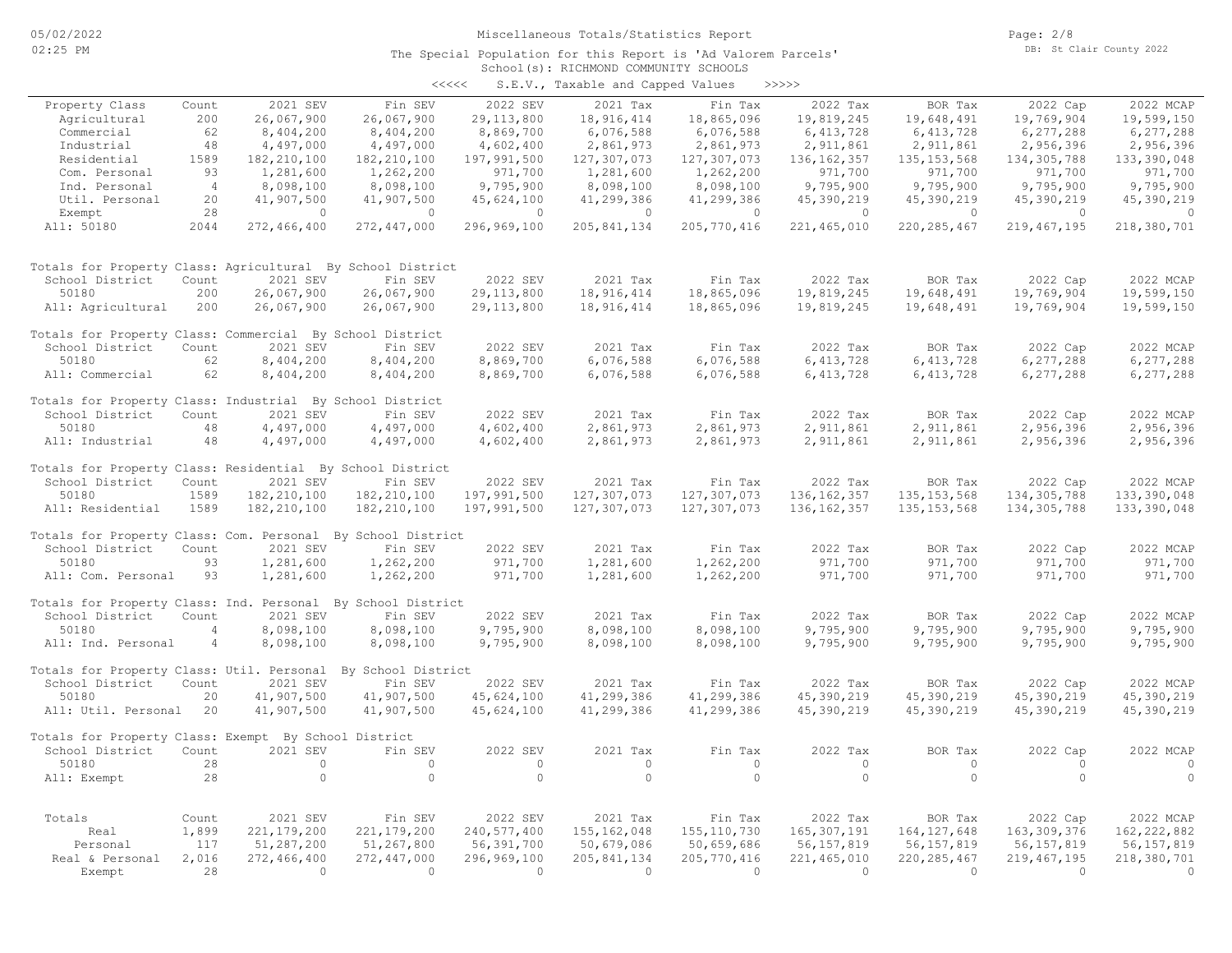Page: 3/8 DB: St Clair County 2022

## School(s): RICHMOND COMMUNITY SCHOOLS <<<<< PRE/MBT Percentage Times S.E.V. >>>>>

| Totals for School District: 50180                                               |                 |               | RICHMOND COMMUNITY SCHOOLS |                                             |                |                |              |               |                |
|---------------------------------------------------------------------------------|-----------------|---------------|----------------------------|---------------------------------------------|----------------|----------------|--------------|---------------|----------------|
| Property Class                                                                  | Count           | 2021 ORIG     | 2021 ORIG                  | Final PRE                                   | Final          | W/O Winter     | W/O Winter   | 2022 ORIG     | 2022 ORIG      |
|                                                                                 |                 | PRE           | Non-PRE                    |                                             | Non-PRE        | PRE            | Non-PRE      | PRE           | Non-PRE        |
| Agricultural                                                                    | 190             | 24, 273, 003  | 1,794,897                  | 24, 273, 003                                | 1,794,897      | 24, 273, 003   | 1,794,897    | 26,942,227    | 2, 171, 573    |
| Commercial                                                                      | $5^{\circ}$     | 372,700       | 8,031,500                  | 372,700                                     | 8,031,500      | 372,700        | 8,031,500    | 390,490       | 8,479,210      |
| Industrial                                                                      | $\overline{7}$  | 745,845       | 3,751,155                  | 745,845                                     | 3,751,155      | 745,845        | 3,751,155    | 769,210       | 3,833,190      |
| Residential                                                                     | 1378            | 170, 178, 690 | 12,031,410                 | 169,871,490                                 | 12,338,610     | 169,871,490    | 12,338,610   | 184, 231, 454 | 13,760,046     |
|                                                                                 |                 |               |                            |                                             |                |                |              |               |                |
| Com. Personal                                                                   | 93              | 1,281,600     | $\circ$                    | 1,262,200                                   | $\overline{0}$ | 1,262,200      | $\circ$      | 971,700       | $\overline{0}$ |
| Ind. Personal                                                                   | $\overline{4}$  | 8,098,100     | $\overline{0}$             | 8,098,100                                   | $\overline{0}$ | 8,098,100      | $\circ$      | 9,795,900     | $\circ$        |
| Util. Personal                                                                  | $\circ$         | $\circ$       | 41,907,500                 | $\sim$ 0                                    | 41,907,500     | $\overline{0}$ | 41,907,500   | $\circ$       | 45,624,100     |
| All: 50180                                                                      | 1,677           | 204, 949, 938 | 67,516,462                 | 204,623,338                                 | 67,823,662     | 204,623,338    | 67,823,662   | 223,100,981   | 73,868,119     |
| Totals for Property Class: Agricultural By School District                      |                 |               |                            |                                             |                |                |              |               |                |
| School District                                                                 | Count           | 2021 ORIG     | 2021 ORIG                  | Final PRE                                   | Final          | W/O Winter     | W/O Winter   | 2022 ORIG     | 2022 ORIG      |
|                                                                                 |                 | PRE           | Non-PRE                    |                                             | Non-PRE        | PRE            | Non-PRE      | PRE           | Non-PRE        |
| 50180                                                                           | 190             | 24, 273, 003  | 1,794,897                  | 24, 273, 003                                | 1,794,897      | 24, 273, 003   | 1,794,897    | 26,942,227    | 2, 171, 573    |
| All: Agricultural                                                               | 190             | 24, 273, 003  | 1,794,897                  | 24, 273, 003                                | 1,794,897      | 24, 273, 003   | 1,794,897    | 26,942,227    | 2,171,573      |
|                                                                                 |                 |               |                            |                                             |                |                |              |               |                |
| Totals for Property Class: Commercial By School District                        |                 |               |                            |                                             |                |                |              |               |                |
| School District                                                                 | Count           | 2021 ORIG     | 2021 ORIG                  | Final PRE                                   | Final          | W/O Winter     | W/O Winter   | 2022 ORIG     | 2022 ORIG      |
|                                                                                 |                 | PRE           | Non-PRE                    |                                             | Non-PRE        | PRE            | Non-PRE      | PRE           | Non-PRE        |
| 50180                                                                           | 5               | 372,700       | 8,031,500                  | 372,700                                     | 8,031,500      | 372,700        | 8,031,500    | 390,490       | 8,479,210      |
| All: Commercial                                                                 | $5^{\circ}$     | 372,700       | 8,031,500                  | 372,700                                     | 8,031,500      | 372,700        | 8,031,500    | 390,490       | 8,479,210      |
|                                                                                 |                 |               |                            |                                             |                |                |              |               |                |
| Totals for Property Class: Industrial By School District                        |                 |               |                            |                                             |                |                |              |               |                |
| School District                                                                 | Count           | 2021 ORIG     | 2021 ORIG                  | Final PRE                                   | Final          | W/O Winter     | W/O Winter   | 2022 ORIG     | 2022 ORIG      |
|                                                                                 |                 | PRE           | Non-PRE                    |                                             | Non-PRE        | PRE            | Non-PRE      | PRE           | Non-PRE        |
| 50180                                                                           | $7\overline{ }$ | 745,845       | 3,751,155                  | 745,845                                     | 3,751,155      | 745,845        | 3,751,155    | 769,210       | 3,833,190      |
| All: Industrial                                                                 | $7\phantom{.0}$ |               |                            |                                             |                |                |              |               |                |
|                                                                                 |                 | 745,845       | 3,751,155                  | 745,845                                     | 3,751,155      | 745,845        | 3,751,155    | 769,210       | 3,833,190      |
| Totals for Property Class: Residential By School District                       |                 |               |                            |                                             |                |                |              |               |                |
| School District                                                                 | Count           | 2021 ORIG     | 2021 ORIG                  | Final PRE                                   | Final          | W/O Winter     | W/O Winter   | 2022 ORIG     | 2022 ORIG      |
|                                                                                 |                 |               |                            |                                             |                |                |              |               |                |
|                                                                                 |                 | PRE           | Non-PRE                    |                                             | Non-PRE        | PRE            | Non-PRE      | PRE           | Non-PRE        |
| 50180                                                                           | 1378            | 170, 178, 690 | 12,031,410                 | 169,871,490                                 | 12,338,610     | 169,871,490    | 12,338,610   | 184, 231, 454 | 13,760,046     |
| All: Residential                                                                | 1378            | 170, 178, 690 | 12,031,410                 | 169,871,490                                 | 12,338,610     | 169,871,490    | 12,338,610   | 184, 231, 454 | 13,760,046     |
|                                                                                 |                 |               |                            |                                             |                |                |              |               |                |
| Totals for Property Class: Com. Personal By School District                     |                 |               |                            |                                             |                |                |              |               |                |
| School District                                                                 | Count           | 2021 ORIG     | 2021 ORIG                  | Final PRE                                   | Final          | W/O Winter     | W/O Winter   | 2022 ORIG     | 2022 ORIG      |
|                                                                                 |                 | PRE           | Non-PRE                    |                                             | Non-PRE        | PRE            | Non-PRE      | PRE           | Non-PRE        |
| 50180                                                                           | 93              | 1,281,600     | $\overline{0}$             | 1,262,200                                   | $\sim$ 0       | 1,262,200      | $\circ$      | 971,700       | $\sim$ 0       |
| All: Com. Personal                                                              | 93              | 1,281,600     | $\overline{0}$             | 1,262,200                                   | $\overline{0}$ | 1,262,200      | $\circ$      | 971,700       | $\overline{0}$ |
|                                                                                 |                 |               |                            |                                             |                |                |              |               |                |
| Totals for Property Class: Ind. Personal By School District                     |                 |               |                            |                                             |                |                |              |               |                |
| School District                                                                 | Count           | 2021 ORIG     | 2021 ORIG                  | Final PRE                                   | Final          | W/O Winter     | W/O Winter   | 2022 ORIG     | 2022 ORIG      |
|                                                                                 |                 | PRE           | Non-PRE                    |                                             | Non-PRE        | PRE            | Non-PRE      | PRE           | Non-PRE        |
| 50180                                                                           | $\overline{4}$  | 8,098,100     | $\overline{0}$             | 8,098,100                                   | $\sim$ 0       | 8,098,100      | $\circ$      | 9,795,900     | $\overline{0}$ |
| All: Ind. Personal                                                              | 4               | 8,098,100     | $\overline{0}$             | 8,098,100                                   | $\overline{0}$ | 8,098,100      | $\circ$      | 9,795,900     | $\overline{0}$ |
|                                                                                 |                 |               |                            |                                             |                |                |              |               |                |
| Totals for Property Class: Util. Personal By School District                    |                 |               |                            |                                             |                |                |              |               |                |
| School District                                                                 | Count           | 2021 ORIG     | 2021 ORIG                  | Final PRE                                   | Final          | W/O Winter     | W/O Winter   | 2022 ORIG     | 2022 ORIG      |
|                                                                                 |                 |               | PRE Non-PRE                |                                             | Non-PRE        | PRE            | Non-PRE      | PRE           | Non-PRE        |
| 50180                                                                           | $\circ$         | $\circ$       | 41,907,500                 | $\mathbb O$                                 | 41,907,500     | $\mathbb O$    | 41,907,500   | $\circ$       | 45,624,100     |
| All: Util. Personal                                                             | $\circ$         | $\circ$       | 41,907,500                 | $\circ$                                     | 41,907,500     | $\circ$        | 41,907,500   | $\circ$       | 45,624,100     |
|                                                                                 |                 |               |                            |                                             |                |                |              |               |                |
| Totals                                                                          | Count           | 2021 ORIG     | 2021 ORIG                  | Final PRE                                   | Final          | W/O Winter     | W/O Winter   | 2022 ORIG     | 2022 ORIG      |
|                                                                                 |                 | PRE           | Non-PRE                    |                                             | Non-PRE        | PRE            | Non-PRE      | PRE           | $Non-PRE$      |
| Real                                                                            | 1,580           | 195,570,238   | 25,608,962                 | 195,263,038                                 | 25, 916, 162   | 195, 263, 038  | 25, 916, 162 | 212, 333, 381 | 28, 244, 019   |
| Personal                                                                        | 97              | 9,379,700     | 41,907,500                 | 9,360,300                                   | 41,907,500     | 9,360,300      | 41,907,500   | 10,767,600    | 45,624,100     |
|                                                                                 |                 |               |                            |                                             | 67,823,662     | 204,623,338    | 67,823,662   | 223,100,981   | 73,868,119     |
| Real & Personal 1,677 204,949,938<br>Totals for School District: 50180 RICHMOND |                 |               |                            | 67,516,462 204,623,338<br>COMMUNITY SCHOOLS |                |                |              |               |                |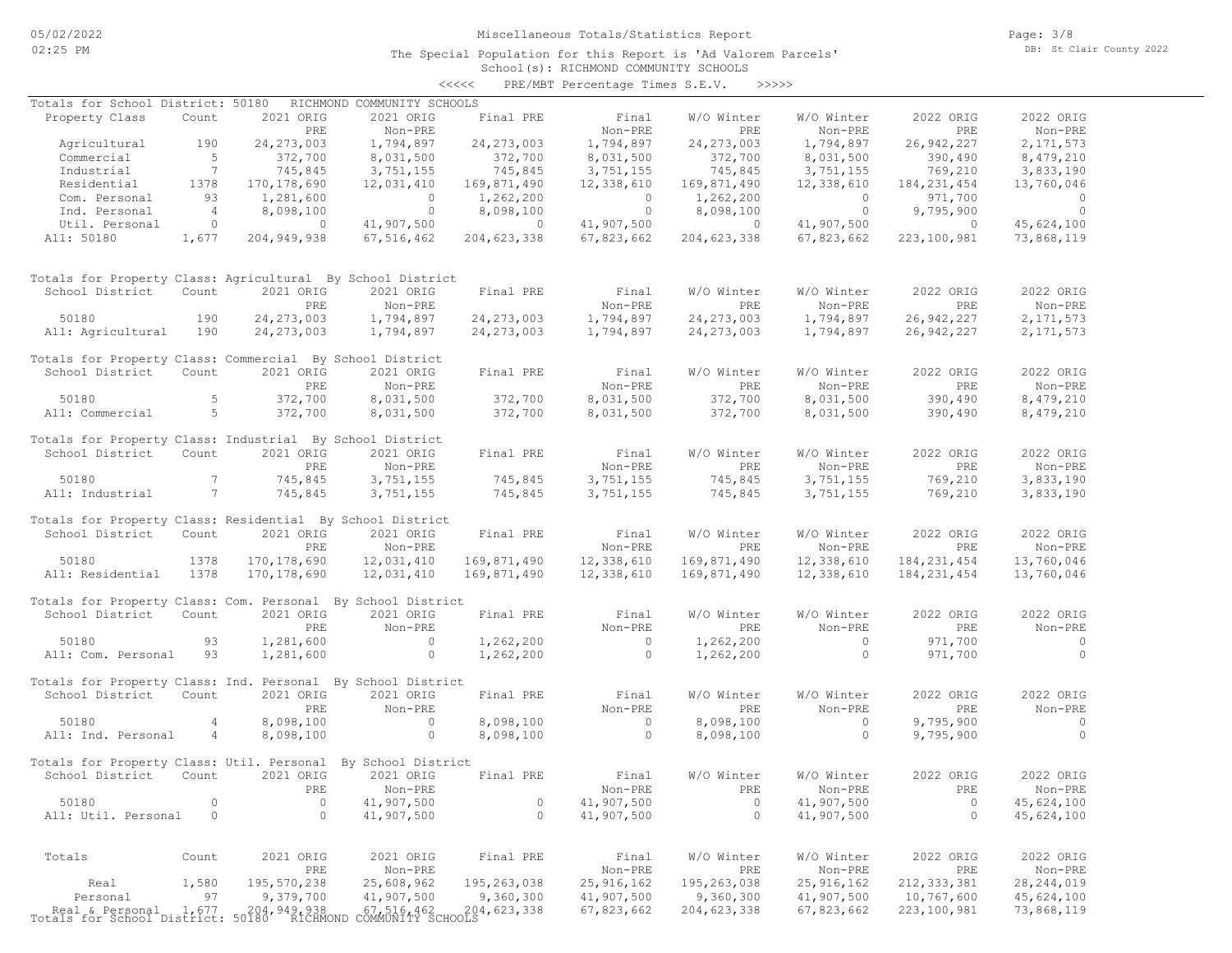|                                                              |                |                |                | <<<<              | PRE/MBT Percentage Times Taxable |               | >>>>>          |                |                |  |
|--------------------------------------------------------------|----------------|----------------|----------------|-------------------|----------------------------------|---------------|----------------|----------------|----------------|--|
| Property Class                                               | Count          | 2021 ORIG      | 2021 ORIG      | Final PRE         | Final                            | W/O Winter    | W/O Winter     | 2022 ORIG      | 2022 ORIG      |  |
|                                                              |                | PRE            | Non-PRE        |                   | Non-PRE                          | PRE           | Non-PRE        | PRE            | Non-PRE        |  |
| Agricultural                                                 | 190            | 17,554,505     | 1,361,909      | 17,503,187        | 1,361,909                        | 17,503,187    | 1,361,909      | 18,097,795     | 1,550,696      |  |
| Commercial                                                   | 5              | 217,388        | 5,859,200      | 217,388           | 5,859,200                        | 217,388       | 5,859,200      | 222,516        | 6,191,212      |  |
| Industrial                                                   | 7              | 286,369        | 2,575,604      | 286,369           | 2,575,604                        | 286,369       | 2,575,604      | 295,816        | 2,616,045      |  |
| Residential                                                  | 1378           | 118,309,731    | 8,997,342      | 118,303,942       | 9,003,131                        | 118,303,942   | 9,003,131      | 125,035,002    | 10,118,566     |  |
| Com. Personal                                                | 93             | 1,281,600      | $\overline{0}$ | 1,262,200         | $\circ$                          | 1,262,200     | $\overline{0}$ | 971,700        | $\overline{0}$ |  |
| Ind. Personal                                                | $\overline{4}$ | 8,098,100      | $\overline{0}$ | 8,098,100         | $\overline{0}$                   | 8,098,100     | $\overline{0}$ | 9,795,900      | $\overline{0}$ |  |
| Util. Personal                                               | $\overline{0}$ | $\overline{0}$ | 41,299,386     | $\sim$ 0 $\sim$ 0 | 41,299,386                       | $\circ$       | 41,299,386     | $\overline{0}$ | 45,390,219     |  |
| All: 50180                                                   | 1677           | 145,747,693    | 60,093,441     | 145,671,186       | 60,099,230                       | 145,671,186   | 60,099,230     | 154,418,729    | 65,866,738     |  |
|                                                              |                |                |                |                   |                                  |               |                |                |                |  |
| Totals for Property Class: Agricultural By School District   |                |                |                |                   |                                  |               |                |                |                |  |
| School District                                              | Count          | 2021 ORIG      | 2021 ORIG      | Final PRE         | Final                            | W/O Winter    | W/O Winter     | 2022 ORIG      | 2022 ORIG      |  |
|                                                              |                | PRE            | Non-PRE        |                   | Non-PRE                          | PRE           | Non-PRE        | PRE            | Non-PRE        |  |
| 50180                                                        | 190            | 17,554,505     | 1,361,909      | 17,503,187        | 1,361,909                        | 17,503,187    | 1,361,909      | 18,097,795     | 1,550,696      |  |
| All: Agricultural                                            | 190            | 17,554,505     | 1,361,909      | 17,503,187        | 1,361,909                        | 17,503,187    | 1,361,909      | 18,097,795     | 1,550,696      |  |
| Totals for Property Class: Commercial By School District     |                |                |                |                   |                                  |               |                |                |                |  |
| School District                                              | Count          | 2021 ORIG      | 2021 ORIG      | Final PRE         | Final                            | W/O Winter    | W/O Winter     | 2022 ORIG      | 2022 ORIG      |  |
|                                                              |                | PRE            | Non-PRE        |                   | Non-PRE                          | PRE           | Non-PRE        | PRE            | Non-PRE        |  |
| 50180                                                        | 5              | 217,388        | 5,859,200      | 217,388           | 5,859,200                        | 217,388       | 5,859,200      | 222,516        | 6,191,212      |  |
| All: Commercial                                              | $5^{\circ}$    | 217,388        | 5,859,200      | 217,388           | 5,859,200                        | 217,388       | 5,859,200      | 222,516        | 6,191,212      |  |
|                                                              |                |                |                |                   |                                  |               |                |                |                |  |
| Totals for Property Class: Industrial By School District     |                |                |                |                   |                                  |               |                |                |                |  |
| School District                                              | Count          | 2021 ORIG      | 2021 ORIG      | Final PRE         | Final                            | W/O Winter    | W/O Winter     | 2022 ORIG      | 2022 ORIG      |  |
|                                                              |                | PRE            | Non-PRE        |                   | Non-PRE                          | PRE           | Non-PRE        | PRE            | Non-PRE        |  |
| 50180                                                        | 7              | 286,369        | 2,575,604      | 286,369           | 2,575,604                        | 286,369       | 2,575,604      | 295,816        | 2,616,045      |  |
| All: Industrial                                              | 7              | 286,369        | 2,575,604      | 286,369           | 2,575,604                        | 286,369       | 2,575,604      | 295,816        | 2,616,045      |  |
| Totals for Property Class: Residential By School District    |                |                |                |                   |                                  |               |                |                |                |  |
| School District                                              | Count          | 2021 ORIG      | 2021 ORIG      | Final PRE         | Final                            | W/O Winter    | W/O Winter     | 2022 ORIG      | 2022 ORIG      |  |
|                                                              |                | PRE            | Non-PRE        |                   | Non-PRE                          | PRE           | Non-PRE        | PRE            | Non-PRE        |  |
| 50180                                                        | 1378           | 118,309,731    | 8,997,342      | 118,303,942       | 9,003,131                        | 118,303,942   | 9,003,131      | 125,035,002    | 10,118,566     |  |
| All: Residential                                             | 1378           | 118,309,731    |                |                   | 9,003,131                        |               | 9,003,131      | 125,035,002    | 10,118,566     |  |
|                                                              |                |                | 8,997,342      | 118,303,942       |                                  | 118,303,942   |                |                |                |  |
| Totals for Property Class: Com. Personal By School District  |                |                |                |                   |                                  |               |                |                |                |  |
| School District                                              | Count          | 2021 ORIG      | 2021 ORIG      | Final PRE         | Final                            | W/O Winter    | W/O Winter     | 2022 ORIG      | 2022 ORIG      |  |
|                                                              |                | PRE            | Non-PRE        |                   | Non-PRE                          | PRE           | Non-PRE        | PRE            | Non-PRE        |  |
| 50180                                                        | 93             | 1,281,600      | $\overline{0}$ | 1,262,200         | $\circ$                          | 1,262,200     | $\circ$        | 971,700        | $\circ$        |  |
| All: Com. Personal                                           | 93             | 1,281,600      | $\sim$ 0       | 1,262,200         | $\circ$                          | 1,262,200     | $\circ$        | 971,700        | $\circ$        |  |
|                                                              |                |                |                |                   |                                  |               |                |                |                |  |
| Totals for Property Class: Ind. Personal By School District  |                |                |                |                   |                                  |               |                |                |                |  |
| School District                                              | Count          | 2021 ORIG      | 2021 ORIG      | Final PRE         | Final                            | W/O Winter    | W/O Winter     | 2022 ORIG      | 2022 ORIG      |  |
|                                                              |                | PRE            | Non-PRE        |                   | Non-PRE                          | PRE           | Non-PRE        | PRE            | Non-PRE        |  |
| 50180                                                        | 4              | 8,098,100      | $\overline{0}$ | 8,098,100         | $\sim$ 0                         | 8,098,100     | $\overline{0}$ | 9,795,900      | $\bigcirc$     |  |
| All: Ind. Personal                                           | 4              | 8,098,100      | $\circ$        | 8,098,100         | $\circ$                          | 8,098,100     | $\circ$        | 9,795,900      | $\overline{0}$ |  |
| Totals for Property Class: Util. Personal By School District |                |                |                |                   |                                  |               |                |                |                |  |
| School District                                              | Count          | 2021 ORIG      | 2021 ORIG      | Final PRE         | Final                            | W/O Winter    | W/O Winter     | 2022 ORIG      | 2022 ORIG      |  |
|                                                              |                | <b>PRE</b>     | Non-PRE        |                   | Non-PRE                          | PRE           | Non-PRE        | PRE            | Non-PRE        |  |
| 50180                                                        | $\circ$        | 0              | 41,299,386     | $\circ$           | 41,299,386                       | 0             | 41,299,386     | 0              | 45,390,219     |  |
| All: Util. Personal                                          | $\overline{0}$ | $\circ$        | 41,299,386     | $\circ$           | 41,299,386                       | $\circ$       | 41,299,386     | $\circ$        | 45,390,219     |  |
|                                                              |                |                |                |                   |                                  |               |                |                |                |  |
| Totals                                                       | Count          | 2021 ORIG      | 2021 ORIG      | Final PRE         | Final                            | W/O Winter    | W/O Winter     | 2022 ORIG      | 2022 ORIG      |  |
|                                                              |                | PRE            | Non-PRE        |                   | Non-PRE                          | PRE           | Non-PRE        | PRE            | Non-PRE        |  |
| Real                                                         | 1,580          | 136, 367, 993  | 18,794,055     | 136,310,886       | 18,799,844                       | 136, 310, 886 | 18,799,844     | 143,651,129    | 20, 476, 519   |  |
| Personal                                                     | 97             |                |                | 9,360,300         | 41,299,386                       |               |                |                |                |  |
|                                                              |                | 9,379,700      | 41,299,386     |                   |                                  | 9,360,300     | 41,299,386     | 10,767,600     | 45,390,219     |  |
| Real & Personal                                              | 1,677          | 145,747,693    | 60,093,441     | 145,671,186       | 60,099,230                       | 145,671,186   | 60,099,230     | 154, 418, 729  | 65,866,738     |  |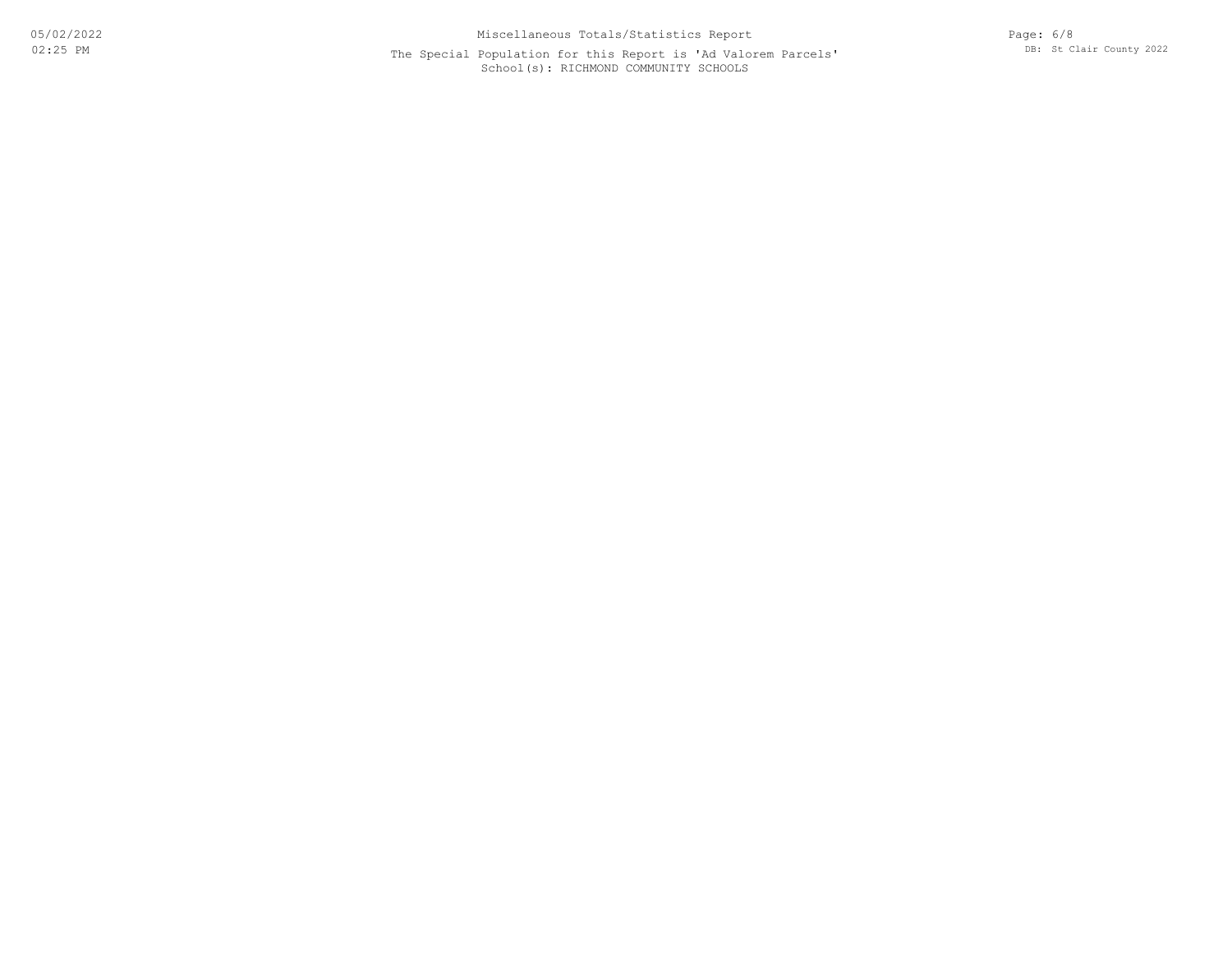## School(s): RICHMOND COMMUNITY SCHOOLS The Special Population for this Report is 'Ad Valorem Parcels'

Page: 7/8 DB: St Clair County 2022

<<<<< Top 20 Statistics >>>>>

| ***** Top 20 S.E.V.s *****                                                                 |                                                           |                    |                                             |
|--------------------------------------------------------------------------------------------|-----------------------------------------------------------|--------------------|---------------------------------------------|
| 16-999-0021-000                                                                            | ENBRIDGE ENERGY LTD                                       | \$                 | 16,503,100                                  |
| 16-999-0026-000                                                                            | DTE GAS COMPANY                                           | \$                 | 10,524,800                                  |
| 16-999-0026-500                                                                            | DTE GAS COMPANY                                           |                    | \$9,791,500                                 |
| 16-999-0078-000                                                                            | INTERNATIONAL TRANSMISSION                                |                    | $$3,715,300\n$2,226,700\n$2,208,100$        |
| 16-999-0008-750                                                                            | BLUE WATER GAS HOLDINGS, LLC                              |                    |                                             |
| 16-999-0015-000                                                                            | DTE ELECTRIC COMPANY                                      |                    |                                             |
| 12-999-0033-000                                                                            | DTE GAS COMPANY                                           |                    | 2,100,900                                   |
| 12-999-0010-000                                                                            | CONSUMERS ENERGY CO                                       |                    | 1,745,100                                   |
| 12-999-0015-000                                                                            | DTE ELECTRIC COMPANY                                      | 5555               | 1,644,700                                   |
| 16-999-0036-000                                                                            | SEMCO ENERGY INC                                          |                    |                                             |
|                                                                                            |                                                           |                    | 993,200                                     |
| 12-999-0049-000                                                                            | SEMCO ENERGY INC                                          |                    | 924,600                                     |
| 16-999-0028-000                                                                            | ANR PIPELINE CO                                           |                    | 731,300                                     |
| 16-999-0031-500                                                                            | SEMCO PIPELINE CO                                         |                    | 712,700                                     |
| 12-019-1001-100                                                                            | CAMILLE & MARK LLC                                        |                    | 666,000                                     |
| 16-015-1001-201                                                                            | SPENCER BARBARA M<br>TRUST                                |                    | 649,700                                     |
| 12-999-0016-100                                                                            | ITC TRANSMISSION                                          |                    | 624,700                                     |
| 12-006-4007-000                                                                            | GIANGRANDE FERNANDO                                       |                    | 582,100                                     |
| 16-029-2015-000                                                                            | BRAND LEE                                                 |                    | 578,900                                     |
| 12-006-2001-000                                                                            | JAWAD GROUP INVESTMENTS LLC                               |                    | 562,100                                     |
| 16-034-1002-500                                                                            | WINKLE W P/W K/EMILY                                      | Ś.                 | 522,000                                     |
| ***** Top 20 Taxable Values *****<br>16-999-0021-000<br>16-999-0026-000<br>16-999-0026-500 | ENBRIDGE ENERGY LTD<br>DTE GAS COMPANY<br>DTE GAS COMPANY | \$                 | \$16, 269, 219<br>\$10,524,800<br>9,791,500 |
| 16-999-0078-000                                                                            | INTERNATIONAL TRANSMISSION                                | $\ddot{\varsigma}$ | 3,715,300                                   |
| 16-999-0008-750                                                                            | BLUE WATER GAS HOLDINGS, LLC                              |                    | $\frac{1}{2}$ , 226, 700                    |
| 16-999-0015-000                                                                            | DTE ELECTRIC COMPANY                                      |                    | 2,208,100                                   |
| 12-999-0033-000                                                                            | DTE GAS COMPANY                                           |                    | 2,100,900                                   |
| 12-999-0010-000                                                                            | CONSUMERS ENERGY CO                                       |                    | 1,745,100                                   |
| 12-999-0015-000                                                                            | DTE ELECTRIC COMPANY                                      |                    | 1,644,700                                   |
| 16-999-0036-000                                                                            | SEMCO ENERGY INC                                          |                    | 993,200<br>924,600                          |
| 12-999-0049-000                                                                            |                                                           |                    |                                             |
| 16-999-0028-000                                                                            | SEMCO ENERGY INC                                          |                    | 731,300                                     |
|                                                                                            | ANR PIPELINE CO                                           |                    |                                             |
| 16-999-0031-500                                                                            | SEMCO PIPELINE CO                                         |                    | 712,700                                     |
| 12-019-1001-100                                                                            | CAMILLE & MARK LLC                                        |                    | 666,000                                     |
| 12-999-0016-100                                                                            | ITC TRANSMISSION                                          |                    | 624,700                                     |
| 16-029-2015-000                                                                            | BRAND LEE                                                 |                    | 578,900                                     |
| 16-999-0018-000                                                                            | GREAT LAKES GAS TRANSMISSION                              |                    | 470,100                                     |
| 12-005-4004-100                                                                            | KOZAK JASON, KOZAK STEPHANIE                              |                    | 463,200                                     |
| 16-005-3001-001                                                                            | STATEWIDE DOLAN LLC                                       |                    | 427,662                                     |
| 16-034-1002-500                                                                            | WINKLE W P/W K/EMILY                                      |                    | 402,291                                     |
|                                                                                            |                                                           |                    |                                             |
|                                                                                            | ***** Top 20 Owners by Taxable Value *****                |                    |                                             |
|                                                                                            |                                                           |                    |                                             |

| DTE GAS COMPANY              | has |  | 22,417,200 Taxable Value in 3 Parcel(s)  |
|------------------------------|-----|--|------------------------------------------|
| ENBRIDGE ENERGY LTD          | has |  | 16,269,219 Taxable Value in 1 Parcel(s)  |
| DTE ELECTRIC COMPANY         | has |  | 3,894,500 Taxable Value in 3 Parcel(s)   |
| INTERNATIONAL TRANSMISSION   | has |  | 3,735,019 Taxable Value in 2 Parcel(s)   |
| BLUE WATER GAS HOLDINGS, LLC | has |  | $2,226,700$ Taxable Value in 1 Parcel(s) |
| SEMCO ENERGY INC             | has |  | $1,917,800$ Taxable Value in 2 Parcel(s) |
| CONSUMERS ENERGY CO          | has |  | 1,745,100 Taxable Value in 1 Parcel(s)   |
| DETROIT EDISON CO            | has |  | 835,298 Taxable Value in 10 Parcel(s)    |
| ANR PIPELINE CO              | has |  | 826,270 Taxable Value in 5 Parcel(s)     |
| SEMCO PIPELINE CO            | has |  | 712,700 Taxable Value in 1 Parcel(s)     |
| CAMILLE & MARK LLC           | has |  | 666,000 Taxable Value in 1 Parcel(s)     |
| ITC TRANSMISSION             | has |  | 624,700 Taxable Value in 1 Parcel(s)     |
| BRAND LEE                    | has |  | 617,700 Taxable Value in 2 Parcel(s)     |